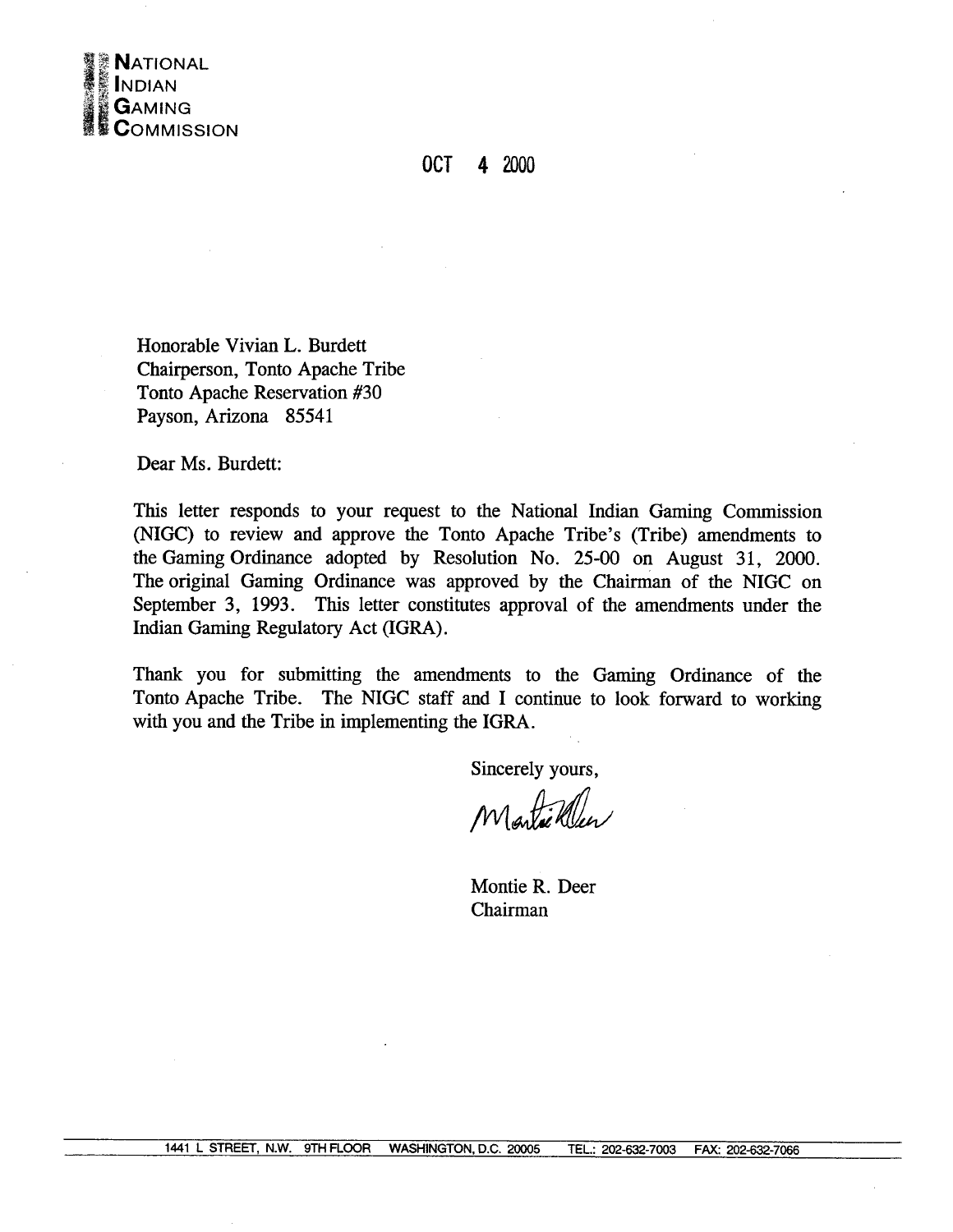## **RESOLUTION NO. 25-00 ~° <sup>2</sup> <sup>~</sup> <sup>20</sup> 00 OF THE GOVERNING BODY OF THE TONTO APACHE TRIBE PAYSON, ARIZONA**

**WHEREAS: the Tonto Apache Tribe is <sup>a</sup> federally recognized Indian Tribe organized under the Constitution of the Tonto Apache Tribe, pursuant to Section 16 of the Indian Reorganization Act of June 18, 1934 (48 Stat. 984, as amended); and**

 $\mathcal{L}$  , and the set of  $\mathcal{L}$ 

- **WHEREAS: pursuant to Article IV, Section (1) of the Tribes Constitution, the governing body of the Tribe shall be known as the Tonto Apache Tribal Council, hereinafter referred to as the Tribal Council; and**
- **WHEREAS: pursuant to Article VI-Powers of the Governing Body, the following power shall be exercised by the Tribal Council:**
	- **(e) To enact ordinances, including, but not limited to: civil actions, crimes, law enforcement, zoning, businesses, signs, land use, environmental quality and protection, inheritance, probate and administration of personal estates, domestic relations, protection of minors and mental incompetents, including the appointment of guardians and custodial care and adoption and sale and use of alcoholic beverages.**
	- **(cc) To Provide for, appoint, or provide for the appointment of, and prescribe the duties and powers of committees, boards, officers and agents: to establish and regulate subordinate organizations for business purposes; Provided that no such committee, board, officer, agent or organization shall exercise powers of the Tonto Apache Tribe unless they are expressly delegated by the Tribal Council.**

**NOW THEREFORE BE IT RESOLVED that the Tribal Council approves the following amendments to the Tonto Apache Tribe's Gaming Ordinance, Sections II, III & V.** 

## **Section II. Establishment of the Tonto Apache Gaming Commission**

**There is hereby established <sup>a</sup> Tonto Apache Gaming Commission composed of five (5) members, of whom <sup>2</sup> will be Tonto Apache tribal members. Each member shall serve <sup>a</sup> three (3) year term, EXCEPT THAT THE INITIAL TERM OF ONE MEMBER APPOINTED IN 2000 SHALL BE FOR A TWO YEAR TERM IN ORDER TO PROVIDE FOR STAGGERED THREE YEAR TERMS AFTER THAT WITHOUT THE NECESSITY OF APPOINTING MORE THAN TWO MEMBERS TO THE COMMISSION IN ONE YEAR Each member shall be** appointed by the Chairperson of the Tribal Council and confirmed by a majority vote of the Tribal Council. The **Commission shall met as often as deemed necessary as determined by <sup>a</sup> majority vote of the Commission members. All Commission action shall be taken by Resolution based on <sup>a</sup> majority vote of the Commission.**